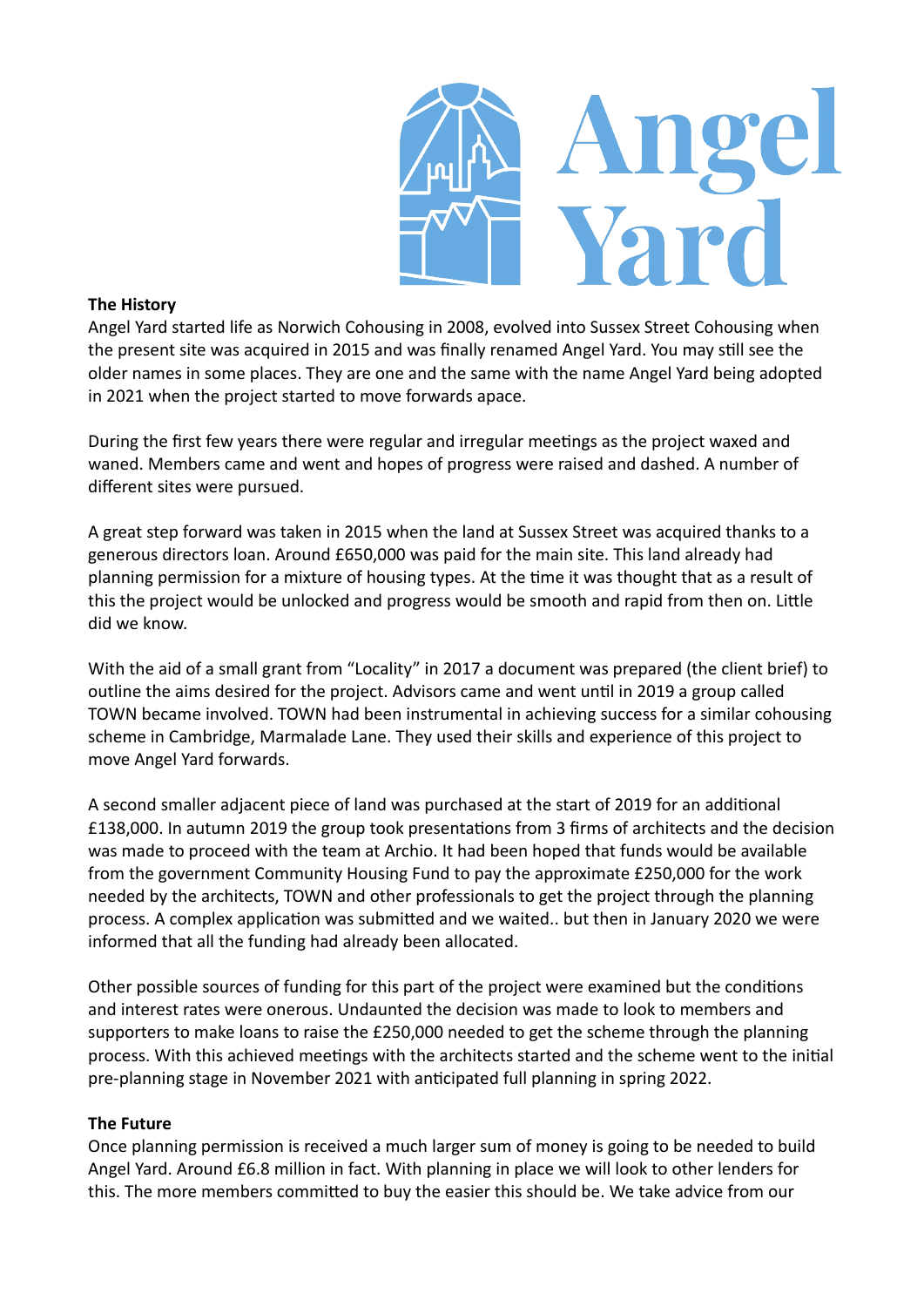developer partners TOWN and they feel Angel Yard will be a good prospect for the government backed "Homes England" body to lend on. Homes England look for "partners who share their ambition to challenge traditional norms and build better homes faster". So angel Yard should be a good fit for them. TOWN have other options of course should this not prove to be the case.

# **The Structure**

Angel Yard is a Community Interest Company (CIC sometimes pronounced kick). These are fairly new entities designed to provide a legal form for enterprises which aim to provide benefit to the community or to trade with a "social purpose," rather than to make a profit. CIC's are different to charities, they are a means of making clear that the intention of an enterprise is to provide community benefit, while also having many of the advantages commonly associated with a limited company.

For someone new to the group it can be difficult to understand how we are made up, so these are the different elements of our structure at the moment. Lucy Hall, Peter Nicholls and Richard Crosby are currently the directors and the plan is to expand this number. The Steering group is the main driving force. The membership of the Steering group has changed over the years and the numbers gone up and down. At the moment there are 6 members on the Steering Group and this includes all the directors plus, Jill Firman, Cathy Nicholls and Christine Way. Up until now membership of the Steering Group has been by invitation and essentially comprises a core group of members who have the time available to attend the meetings and do some of the background work involved in running and organising Angel Yard. The Steering group meets weekly and is actively looking for new members.

The Design Group are members who have paid a commitment fee of £500 to participate in the meetings with our architects to plan Angel Yard. All the directors and Steering Group are members of the Design Group. Anyone can still become a member of this group.

The members are people paying £5 a month most of whom have expressed a wish to live at Angel Yard although a few are just keen to keep up to date and support the project. We have recently, and plan increasingly, to set up subgroups of members to look at specific aspects. At the moment there is a renting subgroup working out the policy for the possible letting of Angel Yard homes.

## **The Homes**

The plan is to build around 32 homes. These will be a mixture of 1, 2 and 3 bed flats, 2 bed duplex apartments (essentially flats on 2 floors) and 3 bed town-houses. They will range in price from an estimated £220,000 to £340,000 and be built to high environmental and energy conserving standards. We are aiming for Passivhaus certification if possible. Passivhaus is the gold standard in energy conservation where design is focused on making best use of the "passive" influences in a building – like sunshine, shading and ventilation – rather than active heating and cooling systems such as air conditioning and central heating. Combined with very high levels of insulation and airtightness, this makes it possible for a passive home to use 90 percent less energy than a typical one.

As part of the project we are planning to allocate two affordable flats for people with mild to moderate learning disabilities who are moving from supported to independent living. Cohousing is uniquely suited as a stepping stone for individuals in this situation, and it is something that members are keen to offer.